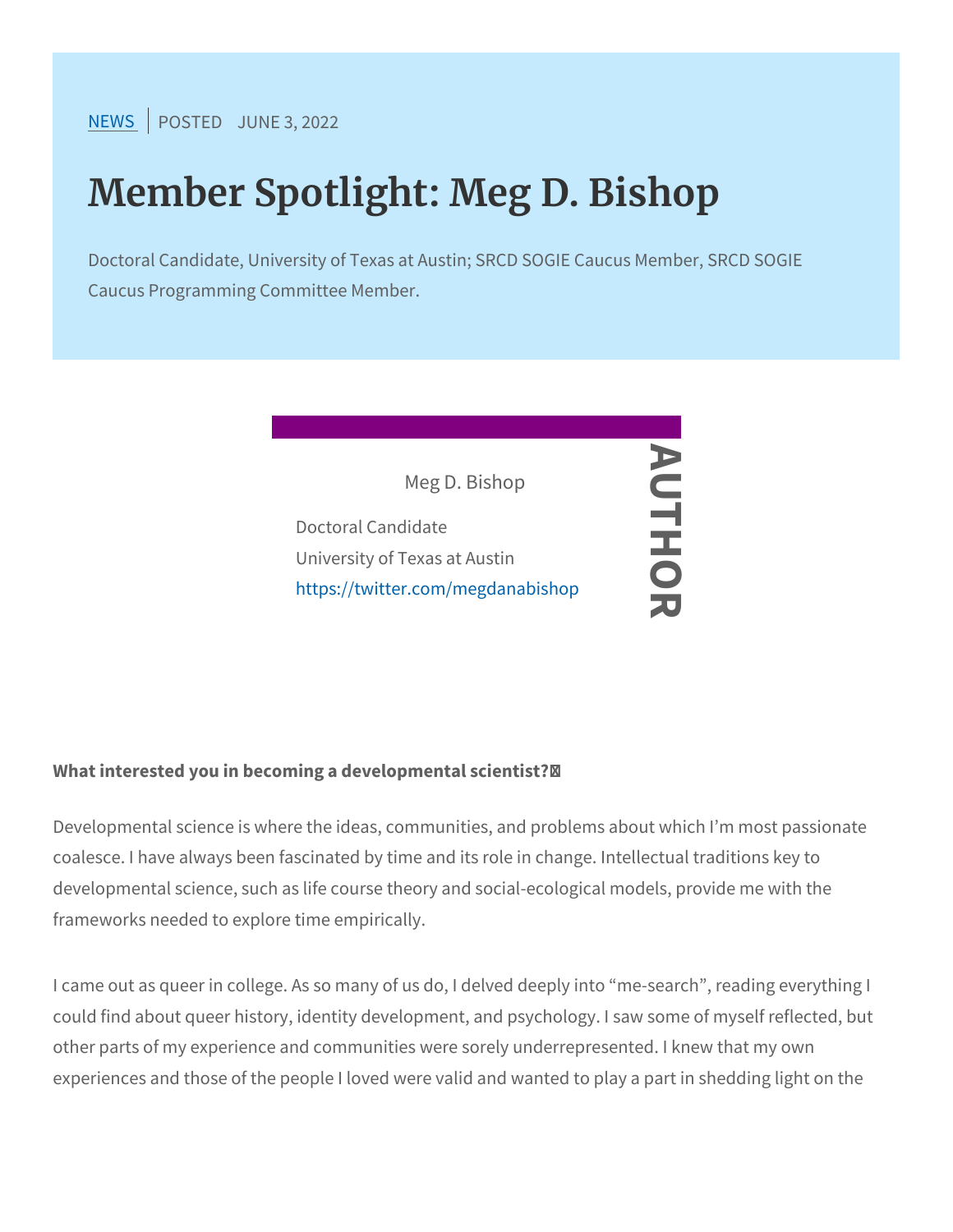diversity that defines the queer community.

I have always found joy, energy, and inspiration in working with yo when I can teach, mentor, and learn alongside students. Developme questions about which I m most curious, to work with communities o that promote social justice, and to support young people to actuali; political goals.

What s your favorit $\mathcal B$ RaCsIQ en tempt  $\mathcal B$ /rship

SRCD biennial conferences are my favorite part of SRCD membersh reconnecting with a colleague that I haven t seen in months or year amazing work that they re doing. The biennial conferences are also about my own work. Understanding how my research connects to that invigorating. I often leave sessions with new ideas for papers, bett information about how to accomplish a goal. SRCD is a great oppor contribute to the broader direction of LGBTQ-focused developmenta

Who inspires you?/

So many people inspire me! Right now, trans young people and their people I know. I am so grateful for people like Rachel Gonzales, a beautiful trans child, who proudly celebrates her family and travels supporting trans health and rights.

I m also incessantly inspired by the undergraduate scholars with wl I ve done to support their success. Seeing them develop into the ne and policymakers is the best part of what I do.

What is something you learned in the last month? /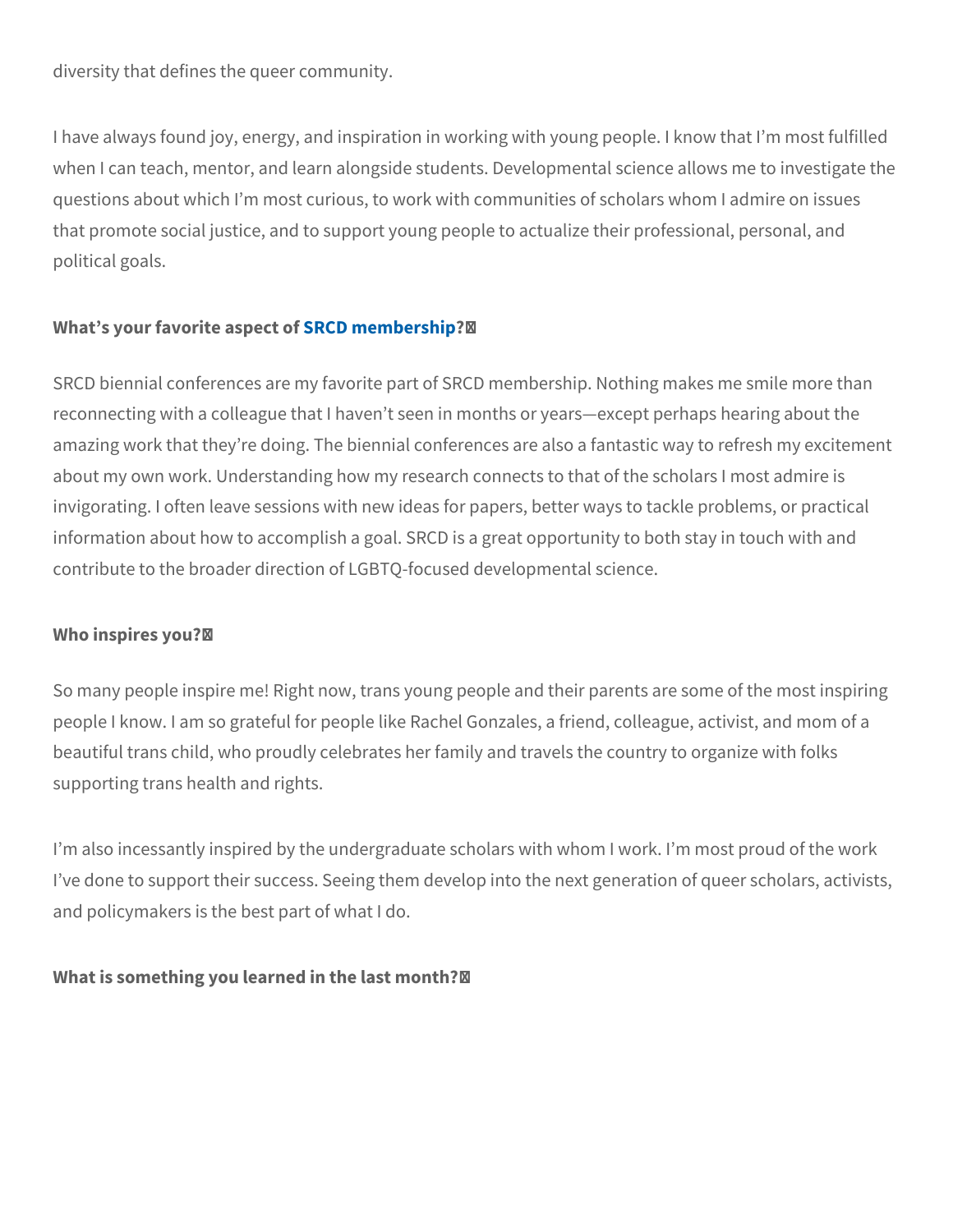Emmett Schelling, the executive director of the Transgender Education advocate for the rights and health of trans people in and beyond Te Magazine s 100 Most Influential People of 2022.

In response to the accolade, Schelling said, Existing as a transger more politicized, especially in Texas, so it s not lost on me that TI trans leader in Texas & Amid an unprecedented level of intentional c working to expand rights for all Texans, the trans community has continued to show resilience and fight for an justice. We are in a critical moment in this country where people fr communities are pleading to exist without being harmed, so my hop better, more inclusive, and healthier future for every Texan.

## What doe  $\text{S}$  O  $\text{G}$  defect C and easo to you?/

The SOGIE Caucus is an extended family of mentors and peers who engaged, and critical feedback on my work and my professional dev all of us from senior intellectual leaders to scholars beginning our to discuss new ideas, solve problems, and to simply be with like-mi

The current (and dismal) political climate surrounding the rights of vastly different than when I began my academic journey. Some polit evidence is upsetting and discouraging. The SOGIE Caucus has pro which to process these challenges and forge a way forward.

The academy is not politically neutral. TheBl**andC[aucus](https://latinxcaucus.srcd.org/) Caucus Caucus** and particle the [Black C](https://blackcaucus.srcd.org/)aucus of and put [Asian C](https://asiancaucus.srcd.org/)ausuas space where I can work alongside scholar-activists to transphobic, anti-homophobic, and anti-fascist SRCD. I am inspired Caucus provides me, as well as the welcoming reception of the SOG Caucus, Asian Caucus, and the SRCD community at large. I am prou

Visit the